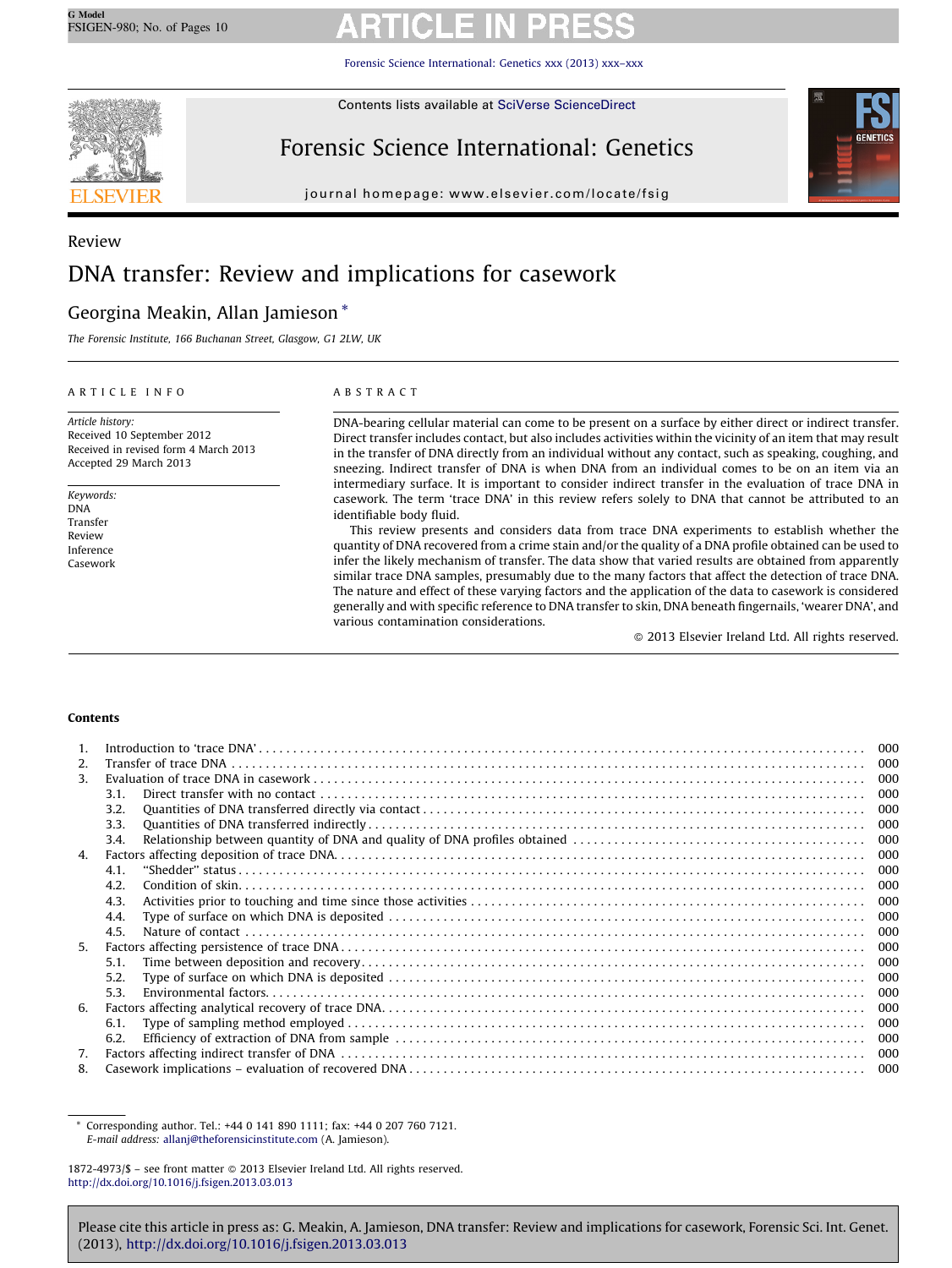| 9. |      |  |  |  |  |  |
|----|------|--|--|--|--|--|
|    |      |  |  |  |  |  |
|    | 9.2. |  |  |  |  |  |
|    | 9.3. |  |  |  |  |  |
|    |      |  |  |  |  |  |
|    |      |  |  |  |  |  |
|    |      |  |  |  |  |  |
|    |      |  |  |  |  |  |
|    |      |  |  |  |  |  |
|    |      |  |  |  |  |  |

## 1. Introduction to 'trace DNA'

With the increasing sensitivities of both the standard and LT-DNA techniques, DNA that cannot be attributed to a particular biological source, such as blood, saliva, etc., can now be profiled. Several different terms have been coined to describe such DNA. For example, the term 'touch DNA' has been used, but this can be misleading in two ways: Firstly, such a term infers that the DNA recovered from a surface got there via that surface being touched, but this is usually not known, and secondly, there is a misconception that 'touch DNA' can only be detected by LT-DNA techniques.

The term 'trace DNA' is now gaining more usage over 'touch DNA', but can have various meanings; it could refer to the amount of DNA present, the quality of DNA present, or to DNA detected by a LT-DNA technique [\[1\]](#page-8-0). In this review the term 'trace DNA' refers solely to DNA that cannot yet be attributed to an identifiable body fluid. The inability to identify a body fluid source, combined with the difficulties described in this paper, have given an impetus to research to improve the sensitivity and specificity of the identification of body fluids to assist in the evaluation of crimestains. The purpose of this review is to consider whether, and to what extent, the current state of research can answer specific questions relating to transfer of DNA.

# 2. Transfer of trace DNA

DNA-bearing cellular material can come to be present on a surface by either direct or indirect transfer. Direct, or primary, transfer includes contact, but also includes activities within the vicinity of an item that may result in the transfer of DNA directly from an individual without any contact, such as speaking, coughing, and sneezing. Due to the known presence of DNA in saliva and nasal mucous, it is believed that these activities result in the transfer of DNA, although very little research has been published on the subject. What has been published tends to be in the context of crime scene contamination. For example, investigations into the effects of various activities on DNA deposition during a simulated crime scene examination have shown that DNA from an individual speaking or coughing could be detected on the floor in front of them for up to approximately 1 m away [\[2,3\].](#page-8-0)

Indirect transfer of DNA is when DNA from an individual comes to be on an item via an intermediary surface. For example, if DNA is transferred from the individual to another individual and subsequently to the item. This indirect transfer is known as 'secondary' transfer as there is one intermediary transfer step between the individual and item in question; two intermediary steps between is called 'tertiary' transfer, and so on. Since the first reported observation of indirect transfer [\[4\],](#page-8-0) there has been some debate over the years regarding the existence of indirect transfer and its relevance to forensic casework [\[5,6\]](#page-8-0). Regardless of that debate, it is now recognised that indirect transfer has been observed, indicating that secondary, and possibly tertiary, transfer should now be considered in the evaluation of trace DNA in casework [\[1\]](#page-8-0).

### 3. Evaluation of trace DNA in casework

If the DNA can be associated with a particular body fluid, such as blood, this may assist in establishing how the DNA came to be present on the item. When the DNA cannot be associated with a particular cellular source (e.g. blood, saliva), further information is required to attempt to assess how the DNA came to be on the surface from which it was recovered. Inferences have been made relating the amount of DNA or 'quality' of the profile to the mechanism of transfer.

#### 3.1. Direct transfer with no contact

Although it has been demonstrated that DNA can be deposited on surfaces by an individual speaking or coughing in the vicinity of that surface, there are only a few publications available on which to make inferences, thereby limiting the reliability of such inferences. The available work demonstrates that the quality of DNA profiles recovered reduced with greater distances from the speaking/ coughing individual. It was also shown that speaking whilst sitting, kneeling, or standing on the floor could result in full DNA profiles from the individual being detected on the floor up to approximately half a metre away within 2-30 s, and that the longer the individual spoke for, the greater the distance from which full DNA profiles could be recovered [\[3\].](#page-8-0) These studies demonstrate that full DNA profiles can be recovered from items that have not been touched, but have been in the vicinity of someone speaking or coughing. These profiles were obtained by an LT-DNA technique, so further work would be required to establish if sufficient quantity and/or quality of DNA is deposited by these mechanisms to be detected by 'standard' profiling. The quantities of DNA recovered were not reported in these articles. Therefore, the work described in these papers cannot establish whether a DNA profile found at a crime scene is more likely to have been deposited by direct contact rather than another direct transfer mechanism, such as speaking or coughing. The work establishes the possibility, but not the probability, of such transfer.

### 3.2. Quantities of DNA transferred directly via contact

It is often asserted, on the basis of the amount recovered, that the DNA was deposited through regular contact rather than a single contact. This is because it is believed that touching an item once will only leave a few cells from which to recover DNA, and since each cell only contains approximately 6 pg DNA, 'a few cells' would provide only a very small amount of DNA. The idea that only a few cells are transferred through touch is supported by the microscopic observation of only a few cells following transfer experiments [\[7\]](#page-8-0), and that the majority of epithelial cells from latent fingerprints were found to be nuclei-free [\[8\].](#page-8-0) However, since sufficient DNA was present to generate full DNA profiles by standard profiling, it was postulated that cell-free DNA or cell debris was also present [\[7\].](#page-8-0) The idea of cell-free DNA is supported by the finding of DNA in cell-free sweat samples; quantities ranged from 0 to 7 ng DNA per 150  $\mu$ l cell-free sweat. The amount varied among individuals and among different sampling times [\[9\].](#page-8-0)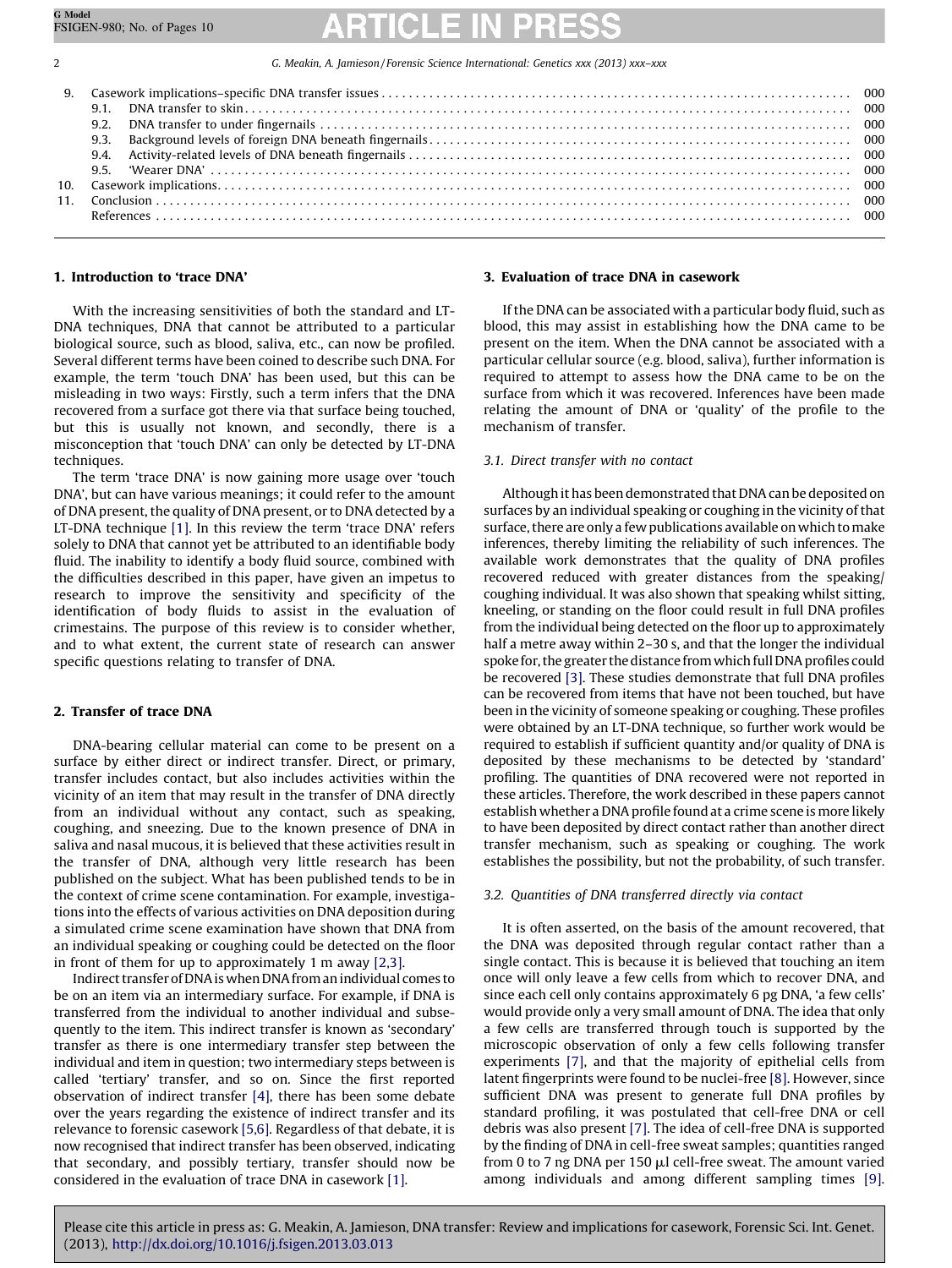#### <span id="page-2-0"></span>Table 1

Quantities of DNA recovered from bare hands or surfaces touched once with bare hands, as published in the scientific literature.

| Surface                                         | Length of contact        | Nature of contact | Quantity (ng)                             | Reference                     |  |
|-------------------------------------------------|--------------------------|-------------------|-------------------------------------------|-------------------------------|--|
| Direct swabbing of hand                         | $\overline{\phantom{0}}$ | $\qquad \qquad =$ | $2 - 150$                                 | van Oorschot and Jones (1997) |  |
| Plastic knife handle, mug, glass                | $15 \,\mathrm{min}$      | Holding           | $7 - 34$<br>van Oorschot and Jones (1997) |                               |  |
| Direct swabbing of hand                         | -                        |                   | $0.1 - 6.4$                               | Bright and Petricevic (2004)  |  |
| New lower bed sheet on foreign bed to sleeper   | l night $(8-11$ hr)      | Sleeping          | $0 - 8$                                   | Petricevic et al. [37]        |  |
| Various paper types (and extraction techniques) | 30 <sub>s</sub>          | Pressure          | $0 - 110$                                 | Sewell et al. (2008)          |  |
| Door frame                                      | l min                    | Grabbing          | $0 - > 0.2$                               | Raymond et al. 2008           |  |
| Melamine-coated board                           | 10 <sub>s</sub>          | Pressure          | $0 - 160$                                 | Kamphausen et al. (2012)      |  |
| Glass                                           | l min                    | Holding           | $0 - 5$                                   | Daly et al. (2012)            |  |
| Fabric                                          | l min                    | Holding           | $0 - 15$                                  | Daly et al. (2012)            |  |
| Wood                                            | l min                    | Holding           | $0 - 169$                                 | Daly et al. (2012)            |  |
| Cotton                                          | $10 - 15s$               | Rubbing           | $6 - 12$                                  | Goray et al. (2010)           |  |
| Plastic                                         | $10 - 15s$               | Rubbing           | $0.4 - 0.5$                               | Goray et al. (2010)           |  |
| Infant's clothing                               | l min                    | Rubbing           | $0.3 - 9$                                 | Goray et al. (2012)           |  |
| Toy plastic building block                      | l min                    | Rubbing           | $0 - 2.5$                                 | Goray et al. (2012)           |  |

Therefore, although it may be the case that only a few cells are transferred to a surface via a single touch, the data indicate that other sources of DNA contribute to the DNA recovered.

Various studies have been published to investigate the recovery of DNA from an item after it has been touched only once. Many record the quality of the DNA profiles obtained, although some record the quantities of DNA recovered. Many factors have been identified that affect the quantity of DNA recovered and/or the quality of DNA profiles obtained. Overall, it has been demonstrated that the amount of DNA recovered from an item that has been touched once varies widely (Table 1), roughly in the region of 0– 150 ng, depending on the factors involved. Therefore, it is possible for a person to touch an item once and leave no detectable DNA, or leave a relatively large amount of DNA (given that as little as 0.2 ng of DNA can produce a good quality DNA profile by standard methods).

A few studies have also examined the recovery of DNA from items that have been regularly used (such as keyboards, phones, shoes). These studies show that the amounts of DNA recovered also vary widely (approximately 0–75 ng; Table 2). It is notable that the range observed falls within the range for DNA recovered from surfaces touched once (Table 1). The published research therefore shows that it is impossible to establish from the amount of DNA recovered from a surface whether the DNA was deposited there by a single touch or by regular use.

#### 3.3. Quantities of DNA transferred indirectly

There is very little published research on the onward transfer of DNA after it has initially been deposited on a surface by direct contact, such as by bare hands. Those studies that have been published commonly set up simulated scenarios to investigate secondary transfer, for example, from an individual to an individual through hand-shaking and then to an object (as discussed below). However, only the recent publication from Goray et al. [\[10\]](#page-8-0) looks at the amount of DNA that has specifically been indirectly transferred. In one scenario, an individual rubbed

an item of clothing or a plastic toy block with their bare hands, which was then rubbed on a lab-coat. [Table](#page-3-0) 3 shows that in the region of approximately 0–2 ng DNA was recovered from the labcoat, which is of a similar order of magnitude to the range of 0–9 ng DNA observed by the primary transfer step of this experiment (Table 1). The variation in the amounts of DNA recovered in both transfer steps appears to be dependent on a number of factors. On the basis of this very limited data, and the varied amounts of DNA recovered from direct contact (Tables 1 and 2), it is not possible to use the amount of DNA recovered from an item of interest to inform whether the DNA was deposited by direct contact or indirect transfer.

#### 3.4. Relationship between quantity of DNA and quality of DNA profiles obtained

The quality of DNA profiles obtained is generally judged upon both the number of loci at which alleles are detected and the heights of those allele peaks. The more loci that show alleles, the fuller the profile; thus a complete profile is considered a better quality profile than a partial profile. The higher the peak heights, the more confidence one has that all of the DNA present in the sample has been detected (i.e. no dropout) and that the correct number of contributors has been assigned to the profile, and hence the better the quality of the profile.

In general, the more good quality DNA that is present in a sample, the higher the allele peaks and the better the quality of the DNA profile obtained. Given the varied quantities of DNA obtained from both single-touched and regularly used items (Tables 1 and 2) and from indirect transfer ([Table](#page-3-0) 3), it would therefore be reasonable to expect that the qualities of DNA profiles obtained would also vary, and indeed this is what the published research shows. For example, from their experiments with direct contact, Ladd et al. concluded that the detection of an interpretable profile from DNA recovered from a touched object was not assured [\[11\],](#page-8-0) Sewell et al. noted a high variability in the success rate of the profiling process when DNA yields were below 0.04 ng/ $\mu$ l [\[12\],](#page-8-0) and

Table 2

Quantities of DNA recovered from items handled or worn regularly, as published in the scientific literature.

| Donor DNA                    | Obiects                                                                              | Quantity (ng)                               | Reference                     |
|------------------------------|--------------------------------------------------------------------------------------|---------------------------------------------|-------------------------------|
| Bare hands                   | Leather briefcase handles, pens, car key,<br>locker handle, telephone handsets       | $1 - 75$                                    | van Oorschot and Jones (1997) |
| Bare hands                   | Door handles, briefcase handles, computer<br>keyboards, coffee cups, steering wheels | $1 - 15$                                    | Ladd et al. (1999)            |
| Feet                         | Shoe insoles                                                                         | $0.1 - 2$ (dep on sampling<br>& extraction) | Bright and Petricevic (2004)  |
| Whole body-partially clothed | Lower bed sheet in own bed after<br>slept in for one night                           | $0 - 8$                                     | Petricevic et al. (2006)      |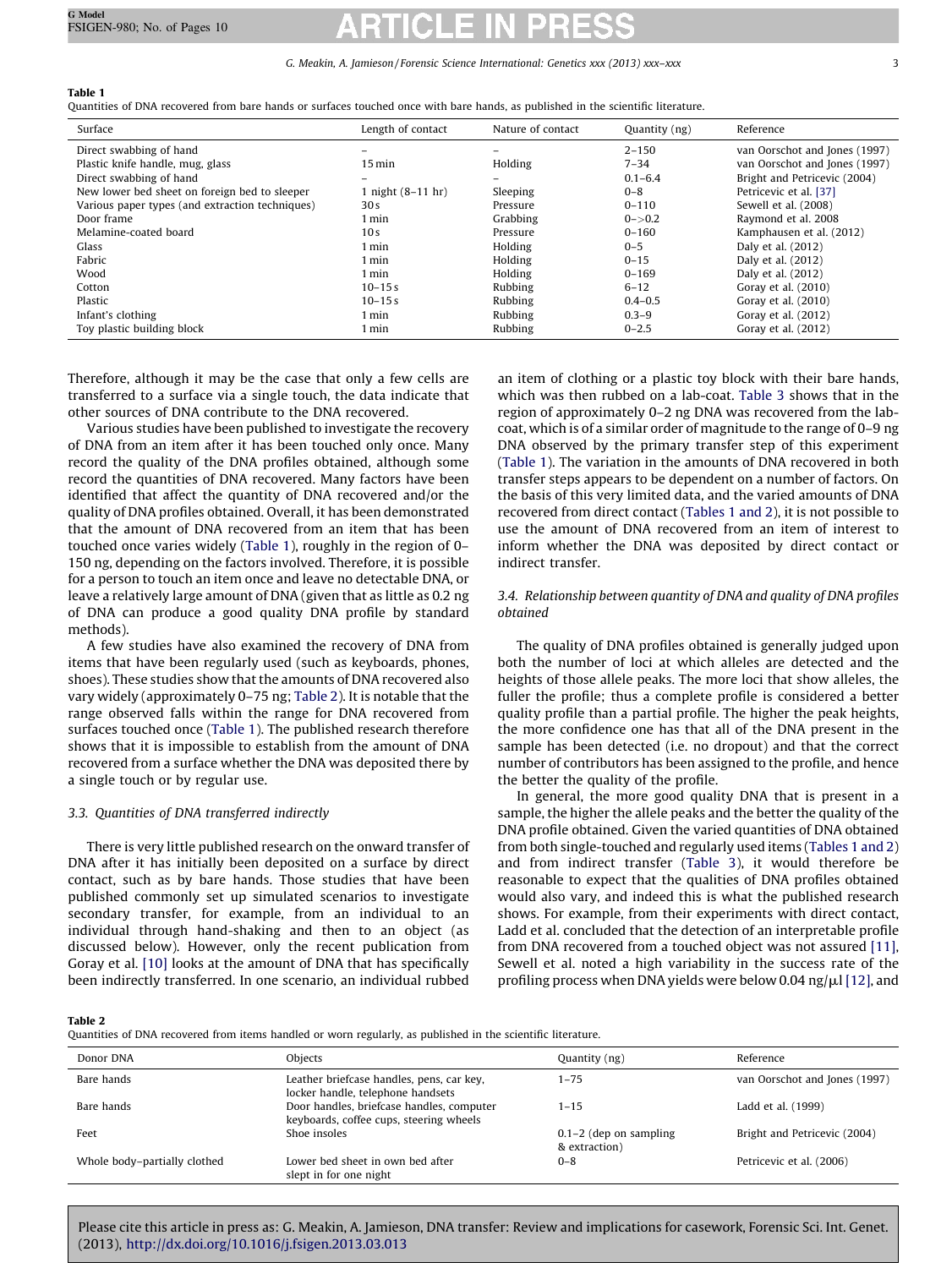<span id="page-3-0"></span>

Table 3

Quantities of DNA recovered from secondary transfer experiments by Goray et al. (2012).

| Donor      | Surface 1   | Length of<br>contact | Nature of contact | Delay between<br>surfaces | Surface 2 | Length of<br>contact | Nature of<br>contact | Quantity (ng) |
|------------|-------------|----------------------|-------------------|---------------------------|-----------|----------------------|----------------------|---------------|
| Bare hands | Clothing    | l min                | Rubbing           | $\qquad \qquad -$         | Clothing  | 1 min                | Rubbing              | $0.1 - 2.1$   |
| Bare hands | Clothing    | l min                | Rubbing           | 24h                       | Clothing  | 1 min                | Rubbing              | $0 - 0.9$     |
| Bare hands | Plastic toy | l min                | Rubbing           | $\overline{\phantom{m}}$  | Clothing  | 1 min                | Rubbing              | $0.2 - 1$     |
| Bare hands | Plastic toy | l min                | Rubbing           | 24h                       | Clothing  | 1 min                | Rubbing              | $0.2 - 1.5$   |

Kamphausen et al. found that there was no strong correlation between a full or partial profile and the amount of DNA template [\[13\]](#page-8-0).

When it is known that an item has been touched, it is also important to note that the published research also demonstrates the quality of a DNA profile cannot be used to establish whether the DNA recovered came from the last handler. For example, it has been observed that when an item is handled by several individuals, the strongest profile (the one of best quality) is not always the last handler [\[4,14\]](#page-8-0).

With regards to indirect transfer, most of the published research comments on the qualities of the profiles obtained. Lowe et al. [\[15\]](#page-9-0) reports the results from two pairings of individuals, repeated five times, in the following scenario: Person A shakes Person B's hand and then Person B holds a plastic tube at 0, 30 and 60 min after the handshake. With the first pairing and 0 min, full or almost full profiles of Person A's DNA were found on the tube with no DNA from Person B. This was observed with an LT-DNA technique that would have been expected to detect Person B's DNA had any been present. Using standard profiling, Person A's DNA could also be detected as full or almost full profiles in two of the five replicates, and as partial profiles in the remaining three replicates.

With LT-DNA profiling, as the time between handshake and tube holding increased, more of Person B's DNA could be detected, but Person A's profile remained as the major profile. The second pairing of individuals gave very different results: with 0 min, mixed partial profiles of DNA from both Person A and Person B were obtained, and with 30 min, much better profiles from Person B were obtained with little DNA from Person A. In summary, with one pairing of individuals, the only or major profile on the tube was from the person who had not touched the tube (Person A), and with the other pairing of individuals, the major profile on the tube was from the person who had touched the tube (Person B).

Similarly conflicting data were observed with a similar experimental set-up, but with the handling of a glass beaker rather than plastic tube after the handshake [\[14\]](#page-9-0). One specific individual as Person A consistently contributed the dominant profile to the beaker, but in the majority of cases the dominant profile on the beaker belonged to Person B. Given the variability in the qualities of DNA profiles obtained by both secondary transfer and direct contact in these transfer experiments, it is impossible to know from the quality of a DNA profile obtained whether the DNA was deposited by direct contact or indirect transfer.

However, recent research in a 'real-life' situation examined the deposition of DNA on glass, fabric and wood by touch [\[16\].](#page-9-0) This concluded that where single-source DNA profiles or major DNA profiles were recovered, these were more likely to be as a result of direct contact with any minor profiles resulting from indirect transfer. For the analysis of the results obtained, the authors (probably for practical reasons) did not take reference profiles of the individuals touching the items, and instead made the assumptions that any single-source DNA profile and the major DNA profile in any mixtures came from the handler. Without reference profiles, it is impossible to know precisely how many of the profiles obtained resulted from direct versus indirect transfer.

Due to recording the sex of the donors, two cases of indirect transfer could be identified: a male partial profile and a male major profile were obtained from fabric and wood, respectively, that had been held by females.

The data in the published research considered above not only shows that the quality of DNA profiles obtained by various transfer mechanisms varies greatly, and therefore cannot be used to infer the mechanism by which the DNA was deposited, but also that the quality can be irrespective of the amount of DNA present. This demonstrates that the quality of a DNA profile is not solely based on the amount of DNA that is used to generate the DNA profile, but may also be dependent on other factors, such as the degradation of the DNA and any inhibition of the DNA profiling process.

As a result of the varied results obtained from apparently similar trace DNA samples, it can be difficult to explain to the police or to the Court why these differences arise [\[13\],](#page-8-0) especially as the published research continues to show that the recovery of trace DNA is a complex issue dependent on many factors. These factors can loosely be grouped into three categories: deposition (the amount of DNA initially deposited on an item), persistence (how long the DNA is able to remain on the item), and recovery (the amount of DNA that is obtained from the item during laboratory examination). The following is not an exhaustive list; instead it attempts to cover the factors that are most often discussed at Court. Considering the published research available within this field, it is possible that not all of the factors have yet been identified, nor the significance of their effects determined.

#### 4. Factors affecting deposition of trace DNA

#### 4.1. ''Shedder'' status

One of the more persistent concepts in DNA transfer discussions at court is that of a DNA 'shedder'. From the varied quantities of DNA recovered from touched objects, van Oorschot & Jones originally proposed that this could be due to differences in the amount of DNA shed by different individuals [\[4\]](#page-8-0). This variation in the depositing or ''shedding'' of DNA between individuals was first investigated by Lowe et al. [\[15\],](#page-9-0) who defined 'good' and 'poor' shedders on the basis of the number of alleles that were recovered after a plastic tube was held for 10 s, 15 min after hand washing. The authors stated that their report ''addresses preliminary data and the meaning of it cannot be discerned until further studies are undertaken''. Regardless of this caution, and more recent research, the findings have been used to categorize people as shedders and non-shedders to provide explanations to the Courts as to why different results from trace DNA were obtained.

Further studies by van Oorschot et al. [\[17\]](#page-9-0) and Bright and Petricevic [\[18\]](#page-9-0) involving handprints on plastic and direct swabbing of hands, respectively, suggested that there is more variation in the amounts of DNA deposited between individuals than between the left and right hands of an individual. A later study by Phipps and Petricevic [\[19\],](#page-9-0) failed to reproduce the findings of Lowe et al., but found that individuals, and individuals' hands, could exhibit different 'sheddder types' on different days. The authors therefore concluded that the idea of a shedder type may be too simplistic and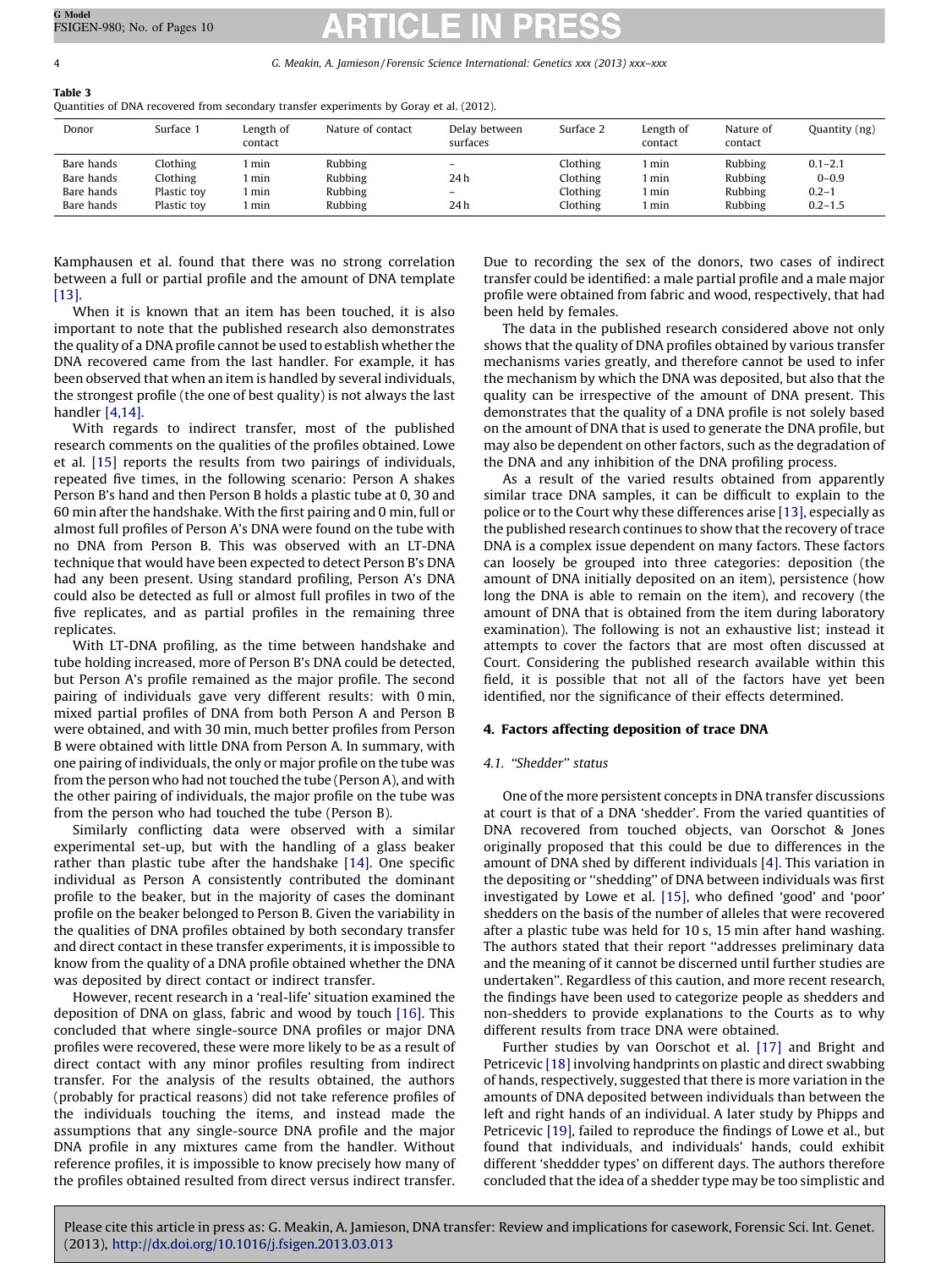that, in addition to an individual's characteristics and the time since they washed their hands, there are other factors that affect the deposition of DNA. A further study on DNA transfer also found that the pattern of direct DNA transfer between pairings of individuals via touch did not correspond to their putative shedder status [\[20\]](#page-9-0). In investigating the source of DNA deposited by touch, Quinones et al. [\[9\]](#page-8-0) also concluded that the complexity of factors involved makes it unlikely that individuals can consistently be labelled as either good or bad shedders.

## 4.2. Condition of skin

It has, however, been observed that on occasion some individuals can consistently deposit more DNA than others. It was noted that these individuals had comparatively drier hands, and as such it was hypothesised that dry skin may result in increased cell shedding, from flaking and chapping skin, thereby increasing the amount of DNA shed [\[18\].](#page-9-0) In support of this hypothesis, it was found that individuals with flaky skin conditions on their hands, such as atopic dermatitis and psoriasis, deposited more DNA and better quality DNA profiles than those without [\[13\]](#page-8-0). It was also found that the quantity of DNA and profile quality was reduced with treatment of those skin conditions.

# 4.3. Activities prior to touching and time since those activities

In determining the shedder type, the quality of DNA profiles deposited by touch was recorded at various time intervals after hand-washing. Although varied results were obtained 15 min after hand-washing, all individuals tested deposited full DNA profiles by 6 h post hand-washing [\[15\]](#page-9-0). This suggested that less DNA may be deposited by touch with shorter intervals since hand-washing (assuming that quantity of DNA is directly related to quality of profile, although this is not always the case as discussed above). This may be as a result of the removal of 'loose' cells and sweat by hand-washing, thereby reducing the amount of DNA available to be shed.

It is possible that hand-washing could be considered as a proxy for any activity that could result in the reduction of available DNA for shedding, such as prior contact with other surfaces. In support of this hypothesis, it has been observed that the repeated touching of pieces of plastic reduced the amount of DNA deposited on subsequent pieces [\[14,17\]](#page-9-0); this decrease was especially significant after the initial touch [\[17\]](#page-9-0). However, it was also noted that an individual that was categorised as a 'poor shedder' showed consistent DNA deposition after subsequent handling of sametype objects [\[14\]](#page-9-0). Furthermore, a transfer study involving the handling of a hard surface has suggested that the hand-washing status of the handler was not a significant factor [\[21\].](#page-9-0) It is possible that any activity likely to remove cells or DNA-containing material from donor surfaces (e.g. hand), and the time since those activities, is a key factor in determining the amount of DNA deposited on a surface.

# 4.4. Type of surface on which DNA is deposited

It is believed that DNA is more readily deposited on some surfaces than others: rougher surfaces may collect more DNA than smooth surfaces. This is supported by the observation that greater quantities and more useful profiles were obtained from wood and fabrics than from glass by handling for 1 min without moving [\[16\]](#page-9-0) ([Table](#page-2-0) 1). It is also possible that more absorbent surfaces will collect more DNA; approximately 20 times more DNA was recovered from cotton than plastic after each had been rubbed by hand for 10–15 s [\[22\]](#page-9-0).

## 4.5. Nature of contact

It is commonly assumed that the amount of DNA deposited on a surface will be increased with increased time and friction applied to that surface. Considering time first, the published data actually suggests length of contact is not a significant factor. In the first touch experiments, it was observed that similar amounts of DNA were recovered from a handled object, regardless of the length of time it was held, suggesting that the majority of DNA transfer occurs at initial contact [\[4\]](#page-8-0). Similarly, complete standard DNA profiles could be obtained from latent fingerprints on touched paper irrespective of handling time (1–60 s) [\[8\],](#page-8-0) and only 5 s of contact were required for full profiles to be obtained from a range of fabrics [\[7\].](#page-8-0) However, like hand-washing, the significance of the length of contact could vary depending on the other factors involved, such as the type of surface on which the DNA is deposited or the type of contact.

Regarding the nature of the contact; although it may appear intuitive that increased friction would increase the amount of DNA deposited through touch, there appears to be no published literature to support this hypothesis. Experiments have been conducted that suggest friction significantly increased the transfer of skin cells from one surface to another, as compared to passive or pressure contact [\[22\]](#page-9-0). However, given that an unknown amount was transferred to the first surface prior to being transferred to the second surface, these experiments do not assist in establishing the effect of friction on initial DNA deposition from touch.

# 5. Factors affecting persistence of trace DNA

# 5.1. Time between deposition and recovery

A recent study into the persistence of DNA at crime scenes observed that cells deposited on a surface will deteriorate over time, such that the quality of the DNA profiles obtained also reduces over that time, depending on the conditions to which the surfaces were exposed [\[23\]](#page-9-0).

# 5.2. Type of surface on which DNA is deposited

It has been observed that the type of surface on which the DNA is deposited may affect its persistence as well as deposition. The amount of DNA recovered from cotton reduced by 50% when there was a delay of 24 h between deposition and recovery, whereas similar amounts of DNA were recovered from plastic regardless of whether it was recovered 60 s or 24 h after deposition [\[22\].](#page-9-0)

# 5.3. Environmental factors

Useful DNA profiles were obtained from cells deposited on outside surfaces (for example, a window-frame) up to about 2 weeks after deposition, whereas DNA profiles could be obtained from cells deposited on a glass slide stored in a cool, dark location (laboratory) for up to and beyond 6 weeks [\[23\].](#page-9-0) Environmental factors that are known to degrade DNA, such as humidity, high temperatures, and over-exposure to light may be responsible for these differences in persistence of the DNA.

# 6. Factors affecting analytical recovery of trace DNA

### 6.1. Type of sampling method employed

Trace DNA can be recovered in a variety of ways, such as various swabbing techniques, mini-taping, cutting-out the surface of interest for direct extraction; the choice of which is usually dependent on the surface from which the DNA is to be recovered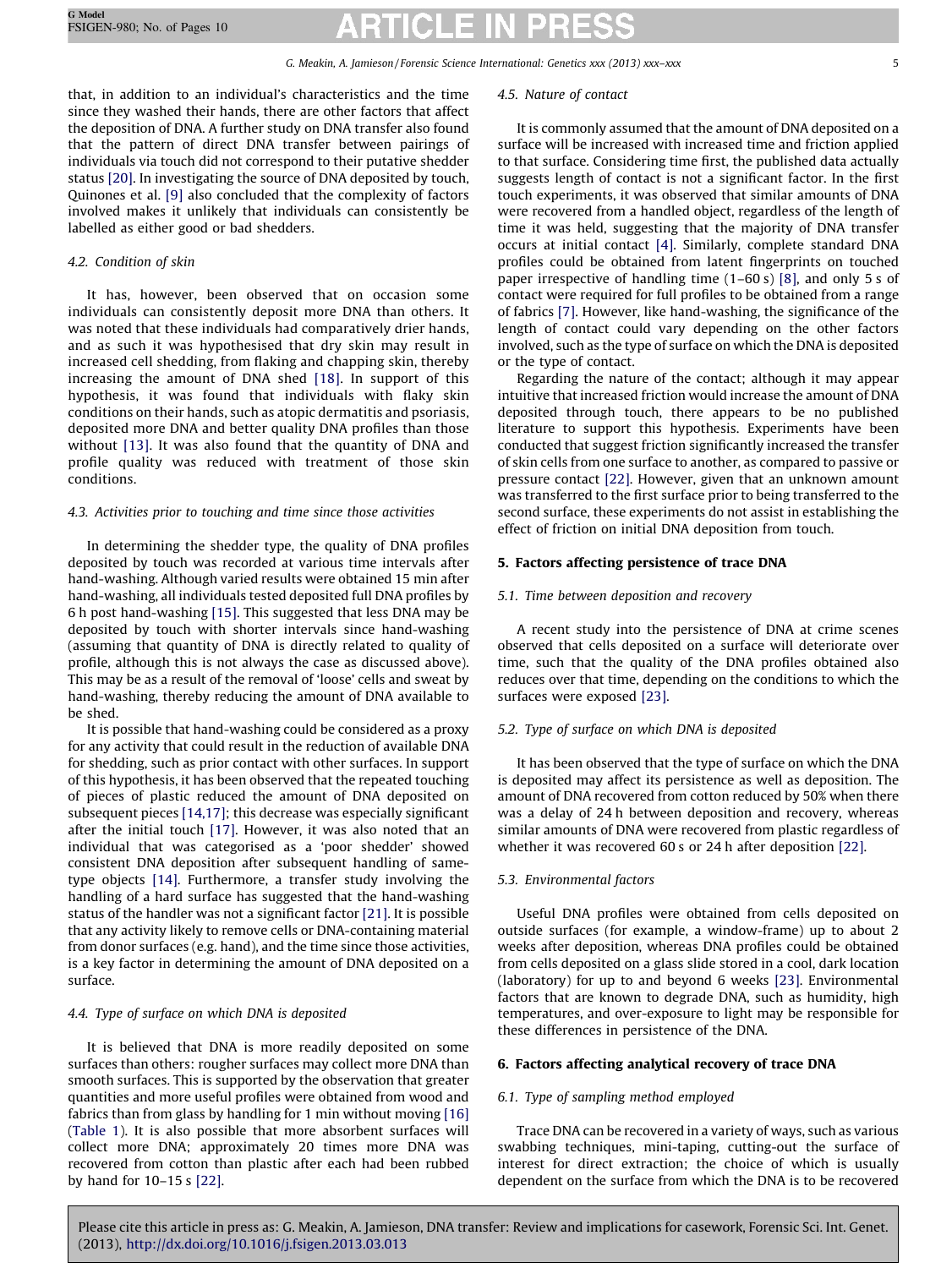from. Wet and dry swabs are commonly used to recover DNA from hard, non-porous surfaces, such as knife handles, and mini-tapes for clothing. The sampling technique used can affect the amount of DNA recovered. For example, for the sampling of shoe insoles, tapelifts gave comparatively higher DNA recovery than swabbing and soaking methods [\[18\].](#page-9-0)

## 6.2. Efficiency of extraction of DNA from sample

In order to obtain the DNA for profiling, it must first be extracted from the tool, such as a swab or mini-tape, that has been used to recover the DNA from the surface. The efficiency of extraction can depend on the extraction process used, with some methods better than others [\[12,18\]](#page-8-0), and on the type of surface from which the DNA has been recovered. For example, in the recovery of DNA from documents, certain substances in different types of paper are proposed to interfere with the extraction process [\[12\].](#page-8-0)

It has been commented that much of the DNA collected by a swab is not retrieved from the swab during extraction [\[17\]](#page-9-0). As such, methods are being developed to remove both the recovery and extraction steps, and instead profile the DNA directly from the surface. This is only possible if the surface can be excised, for example, on an item of clothing. Such direct profiling of DNA on fabric has been demonstrated and found to provide better quality profiles when compared to those obtained by removal and extraction of the DNA [\[7\].](#page-8-0)

## 7. Factors affecting indirect transfer of DNA

The amount and quality of DNA that is initially deposited on an item or person will obviously affect the availability of DNA to be detected on subsequent surfaces. Consequently, the factors discussed above regarding deposition of DNA will also affect the detection of DNA that has been indirectly transferred. Likewise, the above factors affecting persistence and analytical recovery will affect the recovery of DNA from any surface, regardless of how the DNA got there.

Of these factors, the type of surface and nature of contact may be additionally important in the transfer of DNA between the first surface on which it was deposited and a subsequent surface. A device was designed by Goray et al. [\[22\]](#page-9-0) to investigate the factors involved in DNA transfer to a secondary surface after deposition of DNA on the first surface by hand-rubbing. Experiments using this apparatus indicated that DNA deposited on plastic was more readily transferred to a further surface than that deposited on cotton. DNA was more readily transferred when the secondary surface was cotton rather than plastic, and friction between the two surfaces increased the relative amount of DNA transferred relative to passive or pressure-only contact. The experiments also found that, unlike blood and saliva, the freshness of the DNA deposit by touch did not significantly affect the relative amount of DNA transferred, although as noted above, when left to dry on the first surface for 24 h, less DNA was available for onward transfer. Therefore, the time between each transfer step also affects the amount of DNA found on the final surface.

# 8. Casework implications – evaluation of recovered DNA

In order to attempt to assist forensic practitioners in their evaluation of the likelihood of different proposed events to explain a finding of trace DNA, the results of the above secondary transfer experiments were used to derive transfer rates for each combination of the factors tested: type of primary and secondary surfaces (cotton or plastic), modes of contact (passive, pressure, or friction), and freshness of DNA deposit [\[22\]](#page-9-0). The applicability of these transfer rates to casework was then tested with the use of mock case scenarios and standard DNA profiling [\[10\]](#page-8-0). For example, the first scenario was designed to replicate a case in which trace DNA had been recovered from the pyjama top of the body of a woman that matched that from her ex-partner. He was charged with her murder, but argued that his DNA had got there indirectly via their child's clothing or toys.

The experimental scenario involved the hand-rubbing of infant's clothing or plastic toy block by one individual (representing the defendant) for 1 min, and then another individual (representing the victim) immediately or after 24 h rubbed the clothing or toy on their lab-coat (representing the pyjamas), which had been worn for at least 2 days prior to the experiment. The authors found that the resultant transfer rates were generally 2–4 times greater than the expected rates derived from their previous paper [\[22\]](#page-9-0), although they noted that increased replicates would provide a better indication of variation [\[10\]](#page-8-0). Furthermore, in most instances, the major DNA profile observed was that from the 'defendant', although a lower representation of the 'victim' DNA may be as a result of wearing gloves whilst rubbing the clothing or toy against their lab-coats. In addition to DNA from the 'defendant' and 'victim', unknown alleles were detected in approximately half of the toys/clothing and lab-coats tested; it was proposed that the unknown DNA originated from background DNA present on the lab-coats that was then transferred to the toys and infant's clothing [\[10\]](#page-8-0).

These data demonstrate the difficulty in using the previously derived transfer rates for predicting the transfer of DNA in casework scenarios. The authors conclude that to attempt to reenact a casework scenario requires the various parameters, such as the many factors listed above, to be strictly defined where possible, and if unknown, the experimental set-up should allow a wide variety of options for any particular variable [\[10\].](#page-8-0) However, given that in many cases, very little is known about the activities prior to the particular crime, it is hard to imagine being able to design an experimental scenario that could take into account all possible variations of all the factors known to affect DNA transfer, not to mention factors that may not yet be identified. The authors also conclude that further research into the issue of DNA transfer is of paramount importance, given that forensic practitioners are increasingly required to provide opinions on the likelihoods of different DNA transfer routes [\[10\].](#page-8-0) Given the published data described herein, and that this most recent research apparently fails to confirm the predictions that they made on the basis of their previous research (in other words, testing the hypothesis developed from that research), it would appear that there is currently insufficient data for forensic practitioners to opine reliably on which, if any, is the most likely mode of DNA transfer in any particular case.

### 9. Casework implications–specific DNA transfer issues

### 9.1. DNA transfer to skin

It has been known for some time that DNA can be transferred from skin to skin via contact, such as a handshake [\[4\]](#page-8-0). This suggests that skin-to-skin contact, such as during physical assaults, could result in DNA being transferred between the offender and the victim, and this has been explored in the scientific literature in the context of manual strangulation.

It was initially observed that, in a simulated strangulation, full DNA profiles from the offender, along with DNA profiles from the victim, could be detected using standard profiling on the victim's neck up to 6 h after contact in 7 of 29 tests [\[24\]](#page-9-0). Victim-only DNA profiles were obtained from a further 12 tests, and interestingly, no DNA profiles were obtained from the remaining 10 tests. These data further illustrate the variations in the DNA that can be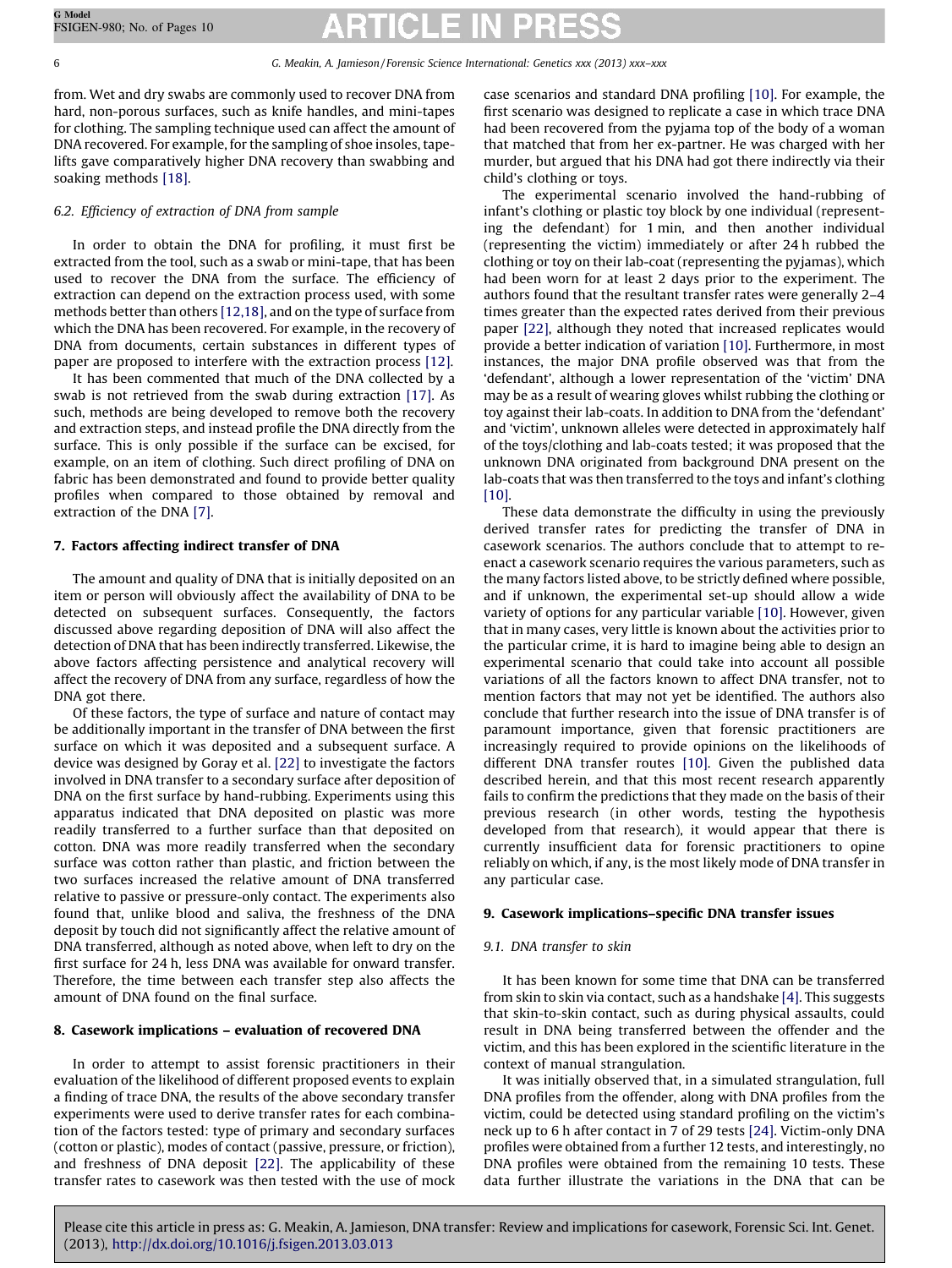obtained even from the direct swabbing of an individual's skin. Likewise, no profiles, profiles of just the offender's DNA, or, mixed profiles of the offender's and victim's DNA were recovered from the offenders' fingertips. Control swabs were also taken of the sides of the victims' necks that had not been strangled and the fingertips of the offenders' that had not touched the victims' necks. It was found that some of the test and control swabs from both necks and fingertips showed partial DNA profiles from one or more third parties up to 10 days after the 'assault'. This raised the possibility that, in a criminal case, DNA from an innocent individual that had not had direct contact with the victim could be recovered from the victim's neck.

This possibility was investigated further using similar methods [\[20\]](#page-9-0), and it was found that with standard profiling, partial profiles of non-self DNA were found on the neck surfaces of 14 of 24 individuals. The majority of the non-self DNA was found on the neck surfaces of individuals that were married or living with partners, although in that work, profiles were not taken from the partners. In the subsequent simulated strangulation experiment, profiles were known of the individuals' partners, and it was observed that partial profiles of unknown non-self DNA were found on 5 of 30 neck areas tested, and on 7 of 20 fingertips tested. These experiments and the one above demonstrate that detectable levels of non-self DNA are normally present on the surfaces of individuals' necks and fingertips and that a bare-handed strangulation does not always leave detectable levels of offender DNA on the victim's neck. As such, in a casework situation, the finding of DNA on the skin of a victim where contact with the assailant has allegedly occurred, may or may not be from the assailant. Given the small numbers of replicates used in these experiments, the data available are insufficient to enable reliable conclusions to be drawn, other than to recognise possibilities rather than probabilities.

### 9.2. DNA transfer to under fingernails

In cases of physical assault and murder, if the victim has struggled or tried to defend themselves, it is believed that DNA from the offender will be transferred to beneath the victim's fingernails. DNA profiling can then be performed on extracts from fingernail clippings or scrapings from under the fingernails to potentially assist in identification of possible suspects. However, in order to assess the significance of the finding of 'foreign' DNA beneath an individual's fingernails, knowledge of the prevalence of such foreign DNA under normal (non-crime) circumstances is required.

# 9.3. Background levels of foreign DNA beneath fingernails

A study of both hands of 100 volunteers of varied ages and occupations to give a total of 200 fingernail samples (taken as swabs from beneath the fingernails, one swab per hand) showed that foreign DNA was detected in 15% (30/200) of the samples [\[25\].](#page-9-0) This percentage figure was recorded in the body of the paper, but the abstract of the paper, along with subsequent papers that refer to this study, reported it as 13%.

In all the occurrences of mixtures ('drop-in' profiles included), although varied mixture ratios were observed, the major DNA profile was attributed to the donor and the minor DNA profile to the foreign contributor. Of these 30 profiles, only a third gave foreign DNA profiles that were of sufficient quality that would be reported in casework, 5% of the total number of samples. The individuals tested submitted a questionnaire with their samples; it was found that the majority of high level mixed profiles came from individuals that had experienced physical contact with another individual in the 24 h prior to testing [\[25\]](#page-9-0), although the nature of this physical contact was not specified. From this study, the authors concluded that there is a low incidence of foreign DNA under individuals' fingernails in the general population, and proposed that the finding of a strong mixed DNA profile is unlikely to be solely due to previous contact between individuals, but due to intimate contact.

This was investigated by obtaining similar fingernail samples from the right and left hands of 12 co-habiting couples after they had spent an evening together, repeated a further twice to give a total of 144 samples [\[26\].](#page-9-0) The presence of foreign DNA was observed as mixtures with donor DNA in 37% (53/144) of the samples and categorised in the same manner as above. No explanation was offered as to why fewer than four foreign alleles were considered as drop-in contamination. Of all the occurrences of foreign DNA, 45% (24/53) gave foreign DNA profiles that were of sufficient quality to be reportable, 17% of the total number of samples. This incidence of foreign DNA and proportion of reportable profiles are noticeably higher than that reported by Cook and Dixon, presumably because the study was solely based on individuals that lived with their partners. Consequently, the authors suggested that co-habitation increases the likelihood of recovering foreign DNA from beneath the fingernails, but a study with a larger number of couples would be required to verify this [\[26\]](#page-9-0).

Of the 24 reportable mixtures, 20 were mixtures of donor and partner DNA, 3 were of donor, partner, and unknown DNA, and one was of donor and unknown DNA. As with the above paper [\[25\],](#page-9-0) varied mixture ratios were also observed, but unlike above, these were not all major donor DNA, minor foreign DNA, and in one case, a mixture of major foreign DNA and minor donor DNA was observed [\[26\].](#page-9-0) A large amount of variation in the quality of DNA profiles obtained from the different couples was also recorded.

In response to variables listed in a similar survey to the above paper, Malsom et al. found that the amount of time a couple spent together and the nail biting habit of the individual significantly affected whether foreign DNA was detected [\[26\].](#page-9-0) It was observed that significantly fewer reportable mixed profiles were from nail biters than were not, although it was also noted that this might only be significant due to the small number of samples. This may be so, as when a larger number of individuals were tested, nail biting was not a significant factor [\[25,27\].](#page-9-0) It was also observed that the more time couples spent together, the more incidences of foreign DNA beneath the fingernails, although it is important to note that the mixture ratios were not related to the amount of time spent together [\[26\].](#page-9-0) The authors also concluded that the mixture ratios were also not related to the time since sexual contact, suggesting that varying amounts of foreign DNA can be found beneath the fingernails of co-habiting couples, even without any sexual contact, although this is not clear from their data.

More recent studies have also looked at the prevalence of foreign DNA beneath an individual's fingernails. Dowlman et al. [\[27\]](#page-9-0) sampled the right and left hands of 40 individuals (laboratory workers and police officers) with a wet and dry swab technique, to give a total of 80 samples. Of these, foreign DNA was observed as mixtures with donor DNA in 45% (33/80) of the samples and categorised as 'low' or 'high' mixtures, as only the latter could be searched on the NDNAD and therefore be considered reportable. Of the mixtures with foreign DNA, 27% (9/33) were reportable, 11% of the total number of samples. The incidence of foreign DNA is similar to that reported by Malsom et al. [\[26\]](#page-9-0), and are therefore higher than those reported by Cook and Dixon [\[25\],](#page-9-0) but the proportion of foreign DNA samples that are reportable is similar to that observed by Cook and Dixon [\[25\]](#page-9-0). It was proposed that the differences may be due to differences in the sampling technique used of the nails: a wet/dry double swabbing technique versus a single wet swab technique. Matte et al. also noted the importance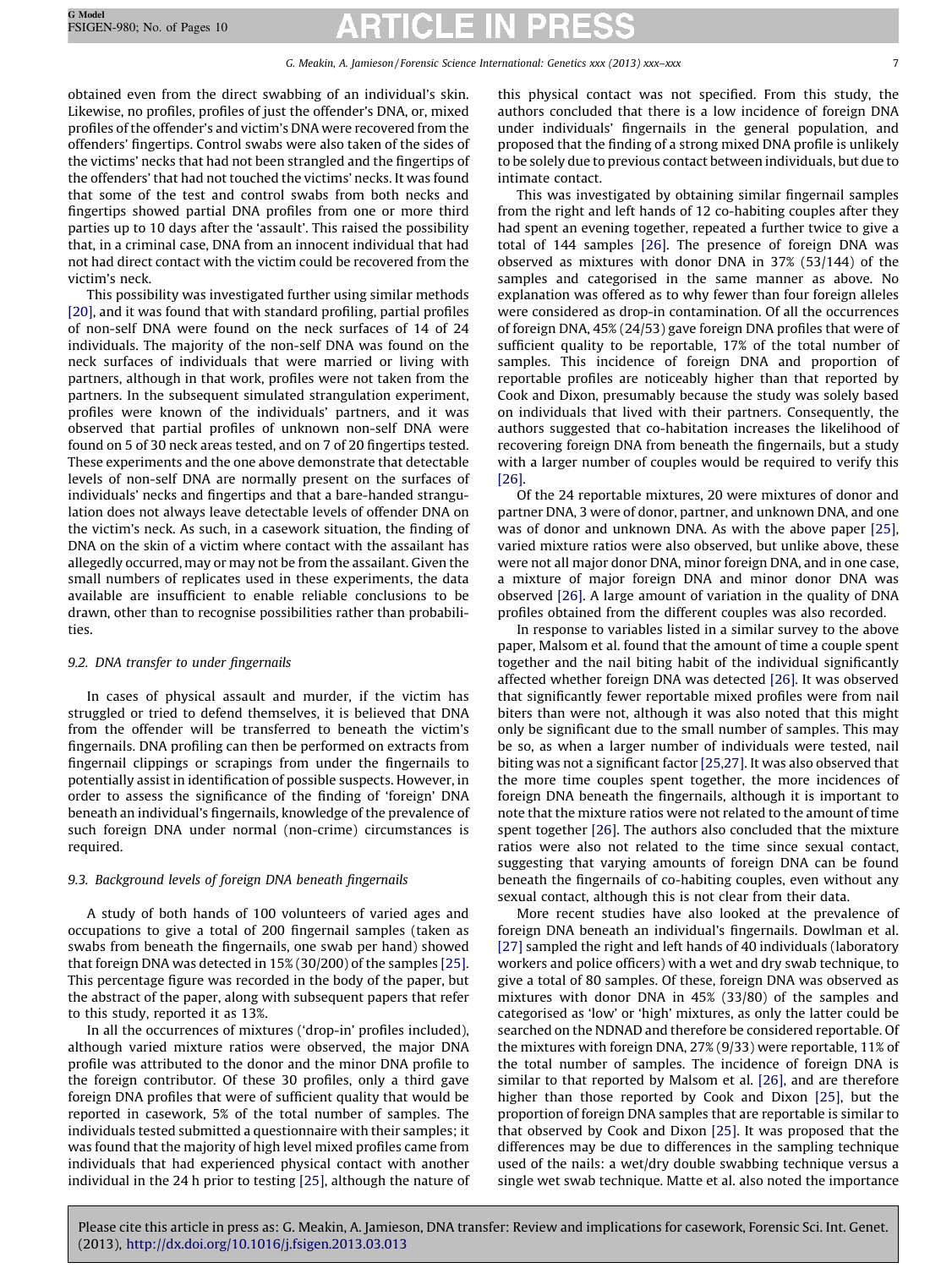of technique to the recovery of DNA from beneath fingernails; based on their data and casework experience, they found that using a wooden scraper followed by cutting the end off was the best method [\[28\].](#page-9-0)

Of the 9 reportable donor:foreign DNA mixtures, seven were from individuals that had had intimate contact with their partners in the 48 h prior to sampling, and two were from individuals that shared accommodation, but had not had any intimate contact [\[27\].](#page-9-0) On the basis of this, the authors concluded that there is a link between reportable profiles of foreign DNA and recent intimate contact. However, it is important to note that of all the individuals that had had recent intimate contact, only half showed foreign DNA beneath their fingernails, the remainder did not. It is also important to note that the exact nature of the intimate contact was not specified, and different types of contact may lead to different levels of DNA transfer.

In Matte et al.'s study, varying proportions of profiles with foreign DNA were recovered from staff, co-habiting (nonintimately) university students and general university students [\[28\]](#page-9-0). Although foreign DNA was found beneath the fingernails of 14% of the co-habiting students, none of it could be attributed to a household member. Taking this result with that from Malsom et al. above [\[26\]](#page-9-0), these would suggest that it could be unlikely to detect foreign DNA from co-habiting individuals that are not in relationships. However, in Malson et al.'s study, the couples specifically spent an evening together which did not necessarily feature physical contact, whereas students living together may not actually spend time socialising together. The general group of students completed surveys to assist in establishing factors that may affect the recovery of foreign DNA; it was found that the only significant factor affecting the DNA findings was the length of time since the last significant human contact [\[28\]](#page-9-0), although the exact nature of this contact was not discussed.

In these studies no DNA profiles were obtained from some of the samples (around 2%), and of those samples that showed solely the donor profiles, the profiles could be full or partial (reportable or not). Overall it would appear then that the detection of DNA from beneath fingernails is as varied as the detection of DNA from any other surface and the list of factors affecting this is similar, such as, time since prior activities, length of time the donor and recipient spend together, method of DNA recovery, etc. It would appear that varied amounts of DNA and qualities of profiles are also observed, such that there are conflicting data regarding the effect of cohabiting. There is however a general trend that 'background' levels of foreign DNA tend to be observed as the minor profile in mixtures obtained from beneath fingernails, and physical contact, possibly of a sexual nature, may increase the level of foreign DNA detected.

### 9.4. Activity-related levels of DNA beneath fingernails

Two currently published studies investigate the effect of specific case-related scenarios on the transfer of DNA to beneath fingernails: one examines the effect of scratching another individual, and the other examines the effect of specific sexual contact, that of digital penetration. In both studies, before scratching or digital penetration, individuals scrubbed their nails thoroughly and samples were taken that showed foreign DNA in 13% and 25% of the samples, respectively [\[28,29\]](#page-9-0).

After scratching, 37% (11/30) of the fingernail samples showed foreign DNA immediately after the event, with little effect made from the vigorousness of the scratching [\[28\].](#page-9-0) In most samples, the foreign DNA matched the DNA of the person being scratched, however, in one sample, the foreign DNA matched the individual's husband and not the person scratched. Approximately 6 h after the scratching events, foreign DNA could only be detected in 7% (2/30) of the fingernail samples. Given that it is believed that this scratching during an assault could yield the assailant's DNA, the authors suggested that contact with a body fluid, rather than skin cells alone, is required for the detection of a good quality foreign DNA profile from beneath the fingernails [\[28\]](#page-9-0).

This is supported by the analysis of fingernail samples immediately after digital penetration, in which samples from all 8 males tested showed full female partner DNA profiles, with only one sample showing evidence of the male's own DNA [\[29\]](#page-9-0). A persistence study showed that even at 6 h after digital penetration, full female profiles were still detected from all the samples, and now some male DNA was also observed. As time increased since the penetration, the detection of female DNA also reduced. At 12 h post penetration, dish washing and hand washing were found to significantly reduce the detection of female DNA, and at 18 h post penetration, these factors, together with time since penetration, were also significant [\[29\].](#page-9-0)

#### 9.5. 'Wearer DNA'

Although it has become routine in forensic science to analyse an item of clothing, such as that left at the scene of a robbery or an assault, to detect DNA that could have come from the wearer, there is very little published scientific data on the analysis of so-called 'wearer DNA'. There is one paper [\[30\]](#page-9-0) that analyses the DNA deposited on the insides of items of freshly laundered clothing (Tshirts or hosiery) that have been worn for a day. The study found that mixed profiles were commonly recovered, although all of the mixed DNA profiles could be separated into major and minor DNA profiles. Of the 11 items tested using a swabbing technique, 10 showed the wearer's profile to be the single-source profile or the major profile of a mixture, and the DNA profile from the remaining item showed a major profile from two people, reported as being from the wearer and their spouse. The study also showed that profiles from non-wearer DNA were found on 8 of the 11 items tested, but with the exception of the previously mentioned item, these non-wearer DNA profiles were the minor contribution to the DNA obtained. This demonstrates that DNA can be indirectly transferred to the clothes, but tends to be detected as the minor profile.

In this study, the items of clothing were tested:

- 1. After they had been worn by only one wearer on one occasion and so cannot inform about the 'regular' wearer, and
- 2. At known times after they had been worn, such that factors affecting the persistence of the DNA on the items could reasonably be accounted for.

From a review on the issues of DNA transfer [\[5\]](#page-8-0), it was concluded that,

''Where there is a known single habitual wearer, that person tends to be detected as the major source of DNA on a garment; minor profiles may also be detected from individuals with whom the habitual wearer has had close contact as well as from unknown sources.''

This is based on the above study of 11 items of clothing. Further work is required to provide reliable support for this conclusion.

#### 10. Casework implications

The occurrence of indirect transfer of DNA also raises issues regarding the recovery and examination of items from a crime scene. For example, it has been shown that finger-printing brushes that have been routinely used at crime scenes can become contaminated with DNA, which can then lead to the secondary transfer of DNA to other items [\[31,32\]](#page-9-0). It has also been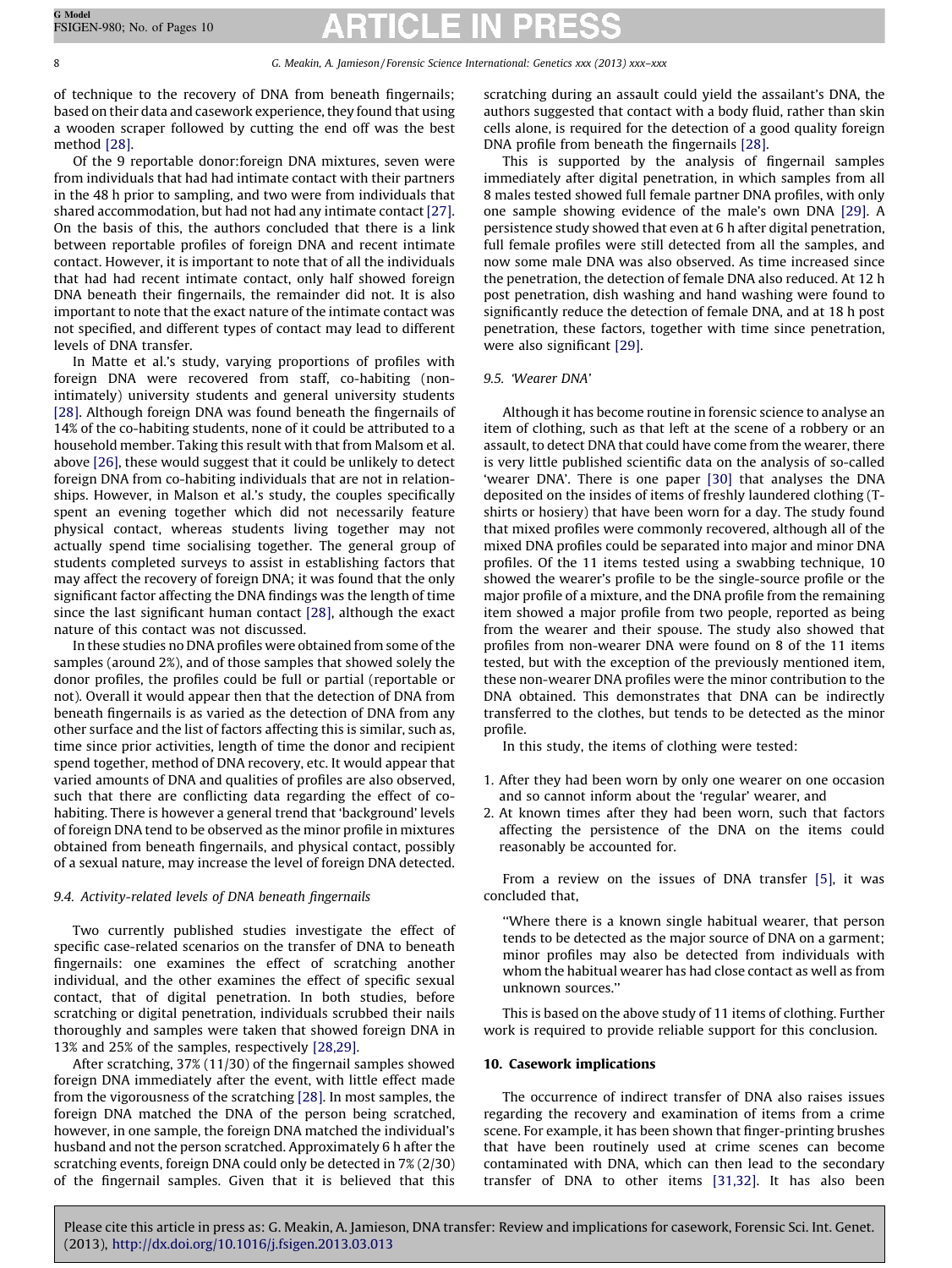<span id="page-8-0"></span>demonstrated that gloves and tools used to examine evidential items can get contaminated, not only by direct DNA transfer from the user, but also by indirect DNA transfer from the items being examined [\[33\].](#page-9-0) Taken together, these observations identify the possibilities that in searching a crime scene or examining an item, an officer or analyst may inadvertently transfer DNA from one item to another or to different sites of the same item, even when wearing the appropriate protective equipment, such as gloves. It is therefore crucial that appropriate measures are employed, where possible, to reduce the risk of such transfer events.

More recent published research has also shown that transfer of DNA can occur between different sites of an item within packaging during its transport between the crime scene and the laboratory. For that study, samples of blood were deposited and allowed to dry on one area of individual items, such as gloves, underwear, knives, and cigarettes were smoked in a usual manner to provide used cigarette butts [\[34\].](#page-9-0) These items were then collected, packaged and transported as if they were actual exhibits from a crime scene: gloves in plastic bags or paper envelopes, underwear in brown paper bags, knifes in cardboard tubes, and cigarette butts in paper envelopes. The study showed a loss of DNA to the inside of the packaging and transfer of DNA from the deposit area to other areas of the same item and to other items within the same packaging. Although these experiments were done using blood and essentially saliva samples, they raise the possibility that DNA from other sources, such as sweat or skin cells, could be just as easily transferred.

A further point to note is raised by the ease by which DNA can be transferred is contamination within the mortuary, as samples are often taken from a body that are then submitted for DNA analysis. In the late 1990s, two incidences of such contamination were reported in the UK and this led to an investigation of 20 mortuaries within the UK [\[35\]](#page-9-0). Of those, it was shown that at least 50% had quantifiable human DNA on instruments and mortuary surfaces. Mortuary scissors were the most frequently contaminated instrument with profiles of DNA from at least one to three individuals obtained. Such scissors are often used to sample fingernails when looking for offender DNA, indicating that DNA transfer within the mortuary could pose a contamination risk to potentially important evidential samples. A recent study found similar results when investigating two mortuaries in Germany [\[36\]](#page-9-0). Samples for DNA analysis were taken from instruments used during autopsy and from autopsy tables; DNA was recovered from most of the samples, some of which could be linked to bodies that had been autopsied previously. The authors proposed that the higher incidence of DNA contamination that they observed compared to the above study could be explained by the increased sensitivity in DNA profiling methods in the last ten years. This latter study also showed that in four of the six cases investigated, DNA from a previously autopsied body had been transferred via the autopsy table to the present body [\[36\].](#page-9-0)

### 11. Conclusion

From a review of the scientific literature in 2007 on the issues of DNA transfer [5], it was concluded that,

''The examination of evidence for handler DNA can reveal DNA of people who have, or have not, handled the item; the stronger profile may, or may not, be the person who last handled the item; An inference of direct contact between an individual and the item may or may not be supportable, depending on the circumstances of the case.''

Although much work has been published on DNA transfer since 2007, this has generally raised more questions than it has answered, and the experimental data discussed herein indicate that the 2007 conclusion remains valid. The recent works have identified more factors that are involved in the deposition, persistence, transfer and recovery of DNA, highlighting how complex these issues are, and have started to raise awareness. This is particularly important with regards to the possibilities of DNA transfer at or after crime scene examination (e.g. during the crime scene search, within the exhibit packaging, during forensic examination of the item, and, between bodies at the mortuary).

The experimental data reviewed herein shows that nether the quantity of DNA recovered nor the quality of DNA profile obtained can be used to reliably infer the mode of transfer by which the DNA came to be on the surface of interest. From our court experience, some forensic practitioners assert that an opinion can be given, whilst others do not. Rudin and Inman [5] have already stated that forensic practitioners should resist pressure from the police, lawyers, or even the Court, and only provide an opinion that is scientifically supported.

The published work to date establishes:

- a) The possibility, but not the probability, of DNA transfer.
- b) It is not possible to use the amount of DNA recovered from a surface to assess whether the DNA was deposited there by a single touch or by regular use.
- c) It is not possible to use the amount of DNA recovered from an item of interest to inform whether the DNA was deposited by direct contact or indirect transfer.
- d) There is no strong correlation between a full or partial profile and the amount of DNA template (at sub-optimal amounts of DNA)
- e) The quality of a DNA profile cannot be used to establish whether the DNA recovered came from the last handler.
- f) The number of factors, and the relative effect of those factors, involved in the transfer of DNA is unknown.
- g) The initial amount of DNA deposited, and any activity likely to reduce the number of cells or DNA-containing material from donor surfaces (e.g. hand), and the time since those activities, is a key factor in determining the amount of DNA recovered.

### References

- [1] R.A.H. van Oorschot, K.N. [Ballantyne,](http://refhub.elsevier.com/S1872-4973(13)00092-6/sbref0005) R.J. Mitchell, Forensic trace DNA: a review, [Investig.](http://refhub.elsevier.com/S1872-4973(13)00092-6/sbref0005) Genet. 1 (2010) 14.
- [2] G.N. Rutty, A. Hopwood, V. Tucker, The [effectiveness](http://refhub.elsevier.com/S1872-4973(13)00092-6/sbref0010) of protective clothing in the [reduction,](http://refhub.elsevier.com/S1872-4973(13)00092-6/sbref0010) Int. J. Legal Med. 117 (2003) 170–174.
- [3] N.J. Port, V.L. Bowyer, E.A.M. Graham, M.S. [Batuwangala,](http://refhub.elsevier.com/S1872-4973(13)00092-6/sbref0015) G.N. Rutty, How long does it take a static speaking individual to [contaminate](http://refhub.elsevier.com/S1872-4973(13)00092-6/sbref0015) the immediate environment? Forensic Sci. Med. Path. 2 (2005) [157–164.](http://refhub.elsevier.com/S1872-4973(13)00092-6/sbref0015)
- [4] R.A.H. van Oorschot, M.K. Jones, DNA fingerprints from [fingerprints,](http://refhub.elsevier.com/S1872-4973(13)00092-6/sbref0020) Nature 387 [\(1997\)](http://refhub.elsevier.com/S1872-4973(13)00092-6/sbref0020) 767.
- [5] N. Rudin, K. Inman, The Urban Myths & [Conventional](http://refhub.elsevier.com/S1872-4973(13)00092-6/sbref0025) Wisdom of Transfer: DNA as Trace Evidence, California Association of [Criminalists](http://refhub.elsevier.com/S1872-4973(13)00092-6/sbref0025) Newsletter 3rd Quarter, [\(2007\)](http://refhub.elsevier.com/S1872-4973(13)00092-6/sbref0025) [26–29](http://refhub.elsevier.com/S1872-4973(13)00092-6/sbref0025).
- [6] A. Jamieson, G. Meakin, "Experience is the name that everyone gives to their mistakes''<sup>1</sup> , Barrister Mag. 45 (2010), Available online at [http://www.](http://www.barristermagazine.com/archive-articles/issue-45/experience-is-the-name-that-everyone-gives-to-their-mistakes.html) [barristermagazine.com/archive-articles/issue-45/experience-is-the-name](http://www.barristermagazine.com/archive-articles/issue-45/experience-is-the-name-that-everyone-gives-to-their-mistakes.html)[that-everyone-gives-to-their-mistakes.html](http://www.barristermagazine.com/archive-articles/issue-45/experience-is-the-name-that-everyone-gives-to-their-mistakes.html).
- A. Linacre, V. Pekarek, Y.C. Swaran, S.S. Tobe, [Generation](http://refhub.elsevier.com/S1872-4973(13)00092-6/sbref0035) of DNA profiles from fabrics without DNA [extraction,](http://refhub.elsevier.com/S1872-4973(13)00092-6/sbref0035) Forensic Sci. Int. Genet. 4 (2010) 137–141.
- [8] M.K. Balogh, J. Burger, K. Bender, P.M. Schneider, K.W. Alt, [Fingerprints](http://refhub.elsevier.com/S1872-4973(13)00092-6/sbref0040) from [fingerprints,](http://refhub.elsevier.com/S1872-4973(13)00092-6/sbref0040) Int. Congress Ser. 1239 (2003) 953–957.
- I. Quinones, B. Daniel, Cell free DNA as a [component](http://refhub.elsevier.com/S1872-4973(13)00092-6/sbref0045) of forensic evidence recovered from touched [surfaces,](http://refhub.elsevier.com/S1872-4973(13)00092-6/sbref0045) Forensic Sci. Int. Genet. 6 (2012) 26–30.
- [10] M. Goray, R.J. Mitchell, R.A.H. van Oorschot, [Evaluation](http://refhub.elsevier.com/S1872-4973(13)00092-6/sbref0050) of multiple transfer of DNA using mock case [scenarios,](http://refhub.elsevier.com/S1872-4973(13)00092-6/sbref0050) Leg. Med. 14 (2012) 40–46.
- [11] C. Ladd, M.S. Adamowicz, M.T. Bourke, C.A. [Scherezinger,](http://refhub.elsevier.com/S1872-4973(13)00092-6/sbref0055) H.C. Lee, A systematic analysis of secondary DNA transfer, J. Forensic Sci. 44 (6) (1999) [1270–1272](http://refhub.elsevier.com/S1872-4973(13)00092-6/sbref0055).
- [12] J. Sewell, I. Quinones, C. Ames, B. Multaney, S. Curtis, H. [Seeboruth,](http://refhub.elsevier.com/S1872-4973(13)00092-6/sbref0060) S. Moore, B. Daniel, Recovery of DNA and [fingerprints](http://refhub.elsevier.com/S1872-4973(13)00092-6/sbref0060) from touched documents, Forensic Sci. Int. Genet. 2 (2008) [281–285](http://refhub.elsevier.com/S1872-4973(13)00092-6/sbref0060).
- [13] T. Kamphausen, D. Schadendorf, N. von [Wurmb-Schwark,](http://refhub.elsevier.com/S1872-4973(13)00092-6/sbref0065) T. Bajanowski, M. Poetsch, Good shedder or bad [shedder—the](http://refhub.elsevier.com/S1872-4973(13)00092-6/sbref0065) influence of skin diseases on forensic DNA analysis from epithelial [abrasions,](http://refhub.elsevier.com/S1872-4973(13)00092-6/sbref0065) Int. J. Legal Med. 126 (1) (2012) 179–183.